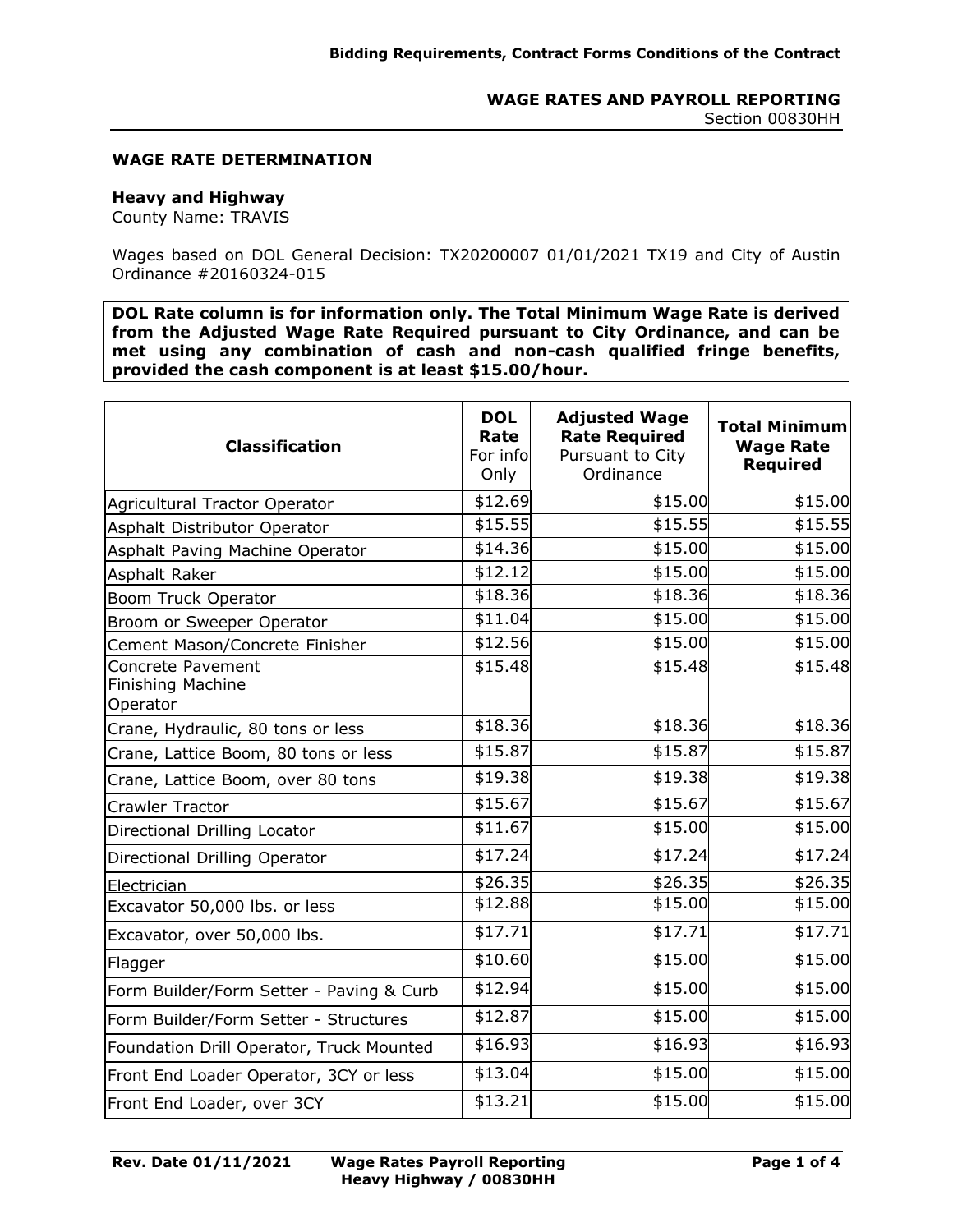| Laborer, Common                            | \$10.60 | \$15.00 | \$15.00 |
|--------------------------------------------|---------|---------|---------|
| Laborer, Utility                           | \$12.27 | \$15.00 | \$15.00 |
| Loader/Backhoe Operator                    | \$14.12 | \$15.00 | \$15.00 |
| Mechanic                                   | \$17.10 | \$17.10 | \$17.10 |
| Milling Machine                            | \$14.18 | \$15.00 | \$15.00 |
| Motor Grader Operator - Fine Grade         | \$18.51 | \$18.51 | \$18.51 |
| Motor Grader Operator, Rough               | \$14.63 | \$15.00 | \$15.00 |
| Painter - Structures                       | \$18.34 | \$18.34 | \$18.34 |
| Pavement Marking Machine Operator          | \$19.17 | \$19.17 | \$19.17 |
| Pipelayer                                  | \$12.79 | \$15.00 | \$15.00 |
| Reclaimer/Pulverizer                       | \$12.88 | \$15.00 | \$15.00 |
| Reinforcing Steel Setter                   | \$14.00 | \$15.00 | \$15.00 |
| Roller Operator, Asphalt                   | \$12.78 | \$15.00 | \$15.00 |
| Roller Operator, Other                     | \$10.60 | \$15.00 | \$15.00 |
| Scraper Operator                           | \$12.27 | \$15.00 | \$15.00 |
| Servicer                                   | \$14.51 | \$15.00 | \$15.00 |
| Spreader Box Operator                      | \$14.04 | \$15.00 | \$15.00 |
| <b>Structural Steel Worker</b>             | \$19.29 | \$19.29 | \$19.29 |
| Traffic Signal Installer/Light Pole Worker | \$16.00 | \$16.00 | \$16.00 |
| Trenching Machine Operator, Heavy          | \$18.48 | \$18.48 | \$18.48 |
| Truck Driver Tandem Axle Semi-Trailer      | \$12.81 | \$15.00 | \$15.00 |
| Truck Driver, Lowboy/Float                 | \$15.66 | \$15.66 | \$15.66 |
| Truck Driver, Single Axle                  | \$11.79 | \$15.00 | \$15.00 |
| Truck Driver, Off Road Hauler              | \$11.88 | \$15.00 | \$15.00 |
| Truck Driver, Single or Tandem Axle Dump   | \$11.68 | \$15.00 | \$15.00 |
| *Welders                                   | \$15.97 | \$15.97 | \$15.97 |
| Work Zone Barricade Servicer               | \$11.85 | \$15.00 | \$15.00 |

## **The Wage Compliance information detailed below was excerpted from DOL General Decision TX170016 or other sources.**

# **1. ADDITIONAL TRADE INFORMATION**

Unlisted classifications needed for work not listed within the scope of the classifications listed may be added upon the advance approval of Contract Procurement. CONTRACTOR shall submit to City of Austin Contract Procurement the following: classification, a bona fide definition of work to be performed and a proposed wage with sample payrolls conforming to area practice **prior** to the start of the job for that type of work. Proposed trade may not be performed by any trade already listed.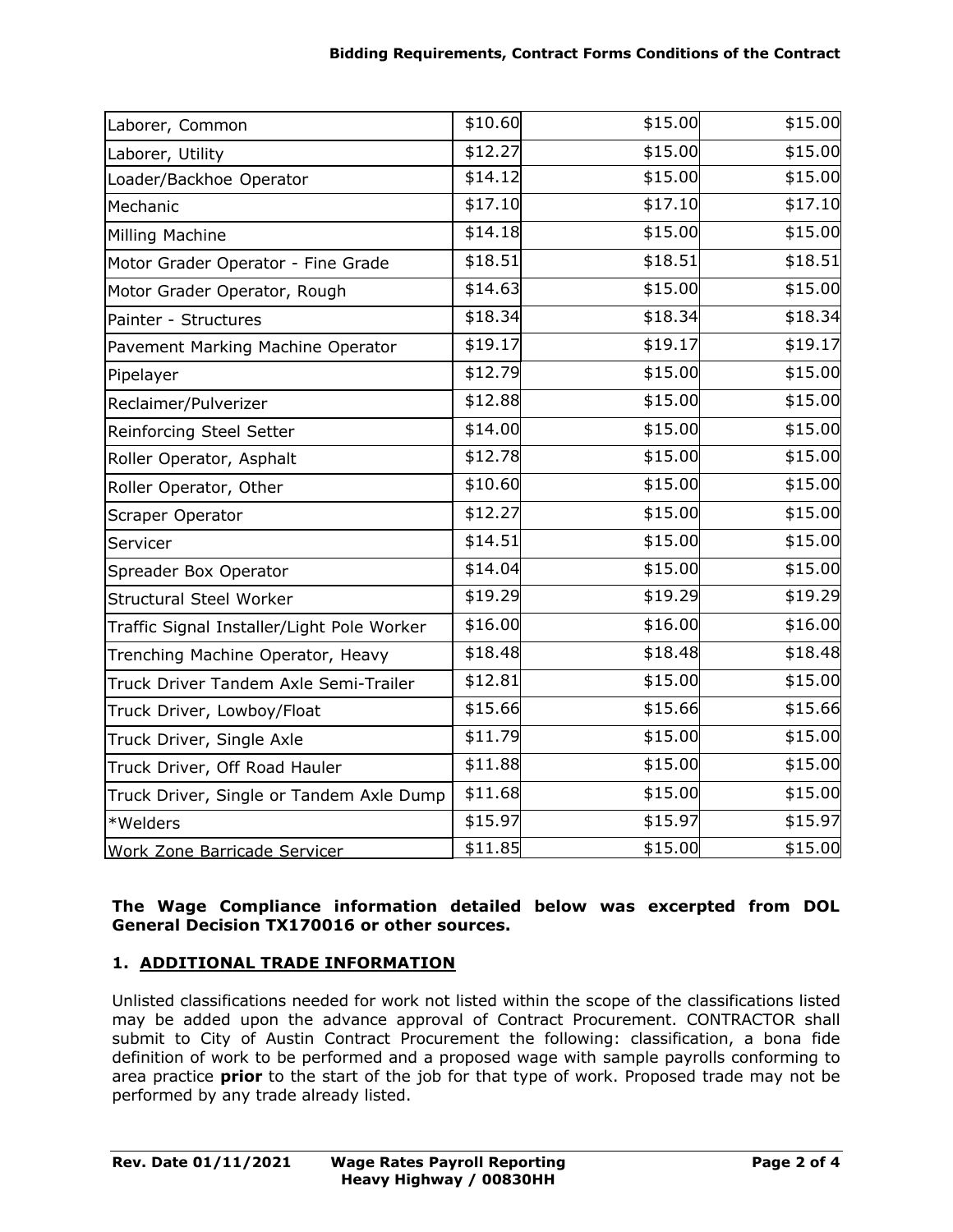### **2. WAGES**

The Total Minimum Wage Rate may be met by any combination of cash wages and credible "bona fide" fringe benefits paid for by the employer. Overtime must be used in computing overtime pay. Wages must be calculated using the Total Minimum Wage Rate specified in the Wage Rate Determination or the actual basic rate of pay, whichever is higher.

City of Austin Ordinance No. 2016324-015 requires that construction workers are paid a minimum Wage of at least \$15.00/hour. The cash portion of their compensation must meet or exceed this amount.

### **3. PROPER DESIGNATION OF TRADE**

A work classification from the Prevailing Wage Poster for each worker must be made based on the actual type of work he/she performed on the job. In summary the work performed, not the "title" determines the correct worker classification and wage. Each worker must be paid no less than the adjusted wage rate on the wage decision for that classification **regardless** of his/her level of skill (exclusive of a bona fide apprentice currently registered in a DOL approved apprentice program - proof of individual registration must be supplied in advance to the City of Austin).

### **4. SPLIT CLASSIFICATION**

If a firm has employees that perform work in more than one classification, it can pay the adjusted wage rates specified for each classification ONLY if it maintains accurate time records showing the amount of time spent in each classification. If accurate time records are not maintained, these employees must be paid the highest adjusted wage rate of all the classifications of work performed by each worker. Accurate time records tracking how many hours a worker performed the work of one trade and then switched to another trade must be accounted for on a daily basis and reflected on Employer Certified Payroll accordingly.

------------------------------------------------------------------------------------------------------

\*WELDERS - Receive rate prescribed for craft performing operation to which welding is incidental. =========================================================

Unlisted classifications needed for work not included within the scope of the classifications listed may be added after award only as provided in the labor standards contract clauses (29CFR 5.5 (a) (1) (ii)).

In the listing above, the "SU" designation means that rates listed under the identifier do not reflect collectively bargained wage and fringe benefit rates. Other designations indicate unions whose rates have been determined to be prevailing.

#### **5. WAGE DETERMINATION APPEALS PROCESS**

- **5.1** Has there been an initial decision in the matter? This can be:
	- **.1** An existing published wage determination
	- **.2** A survey underlying a wage determination
	- **.3** A Wage and Hour Division letter setting forth a position on a wage determination